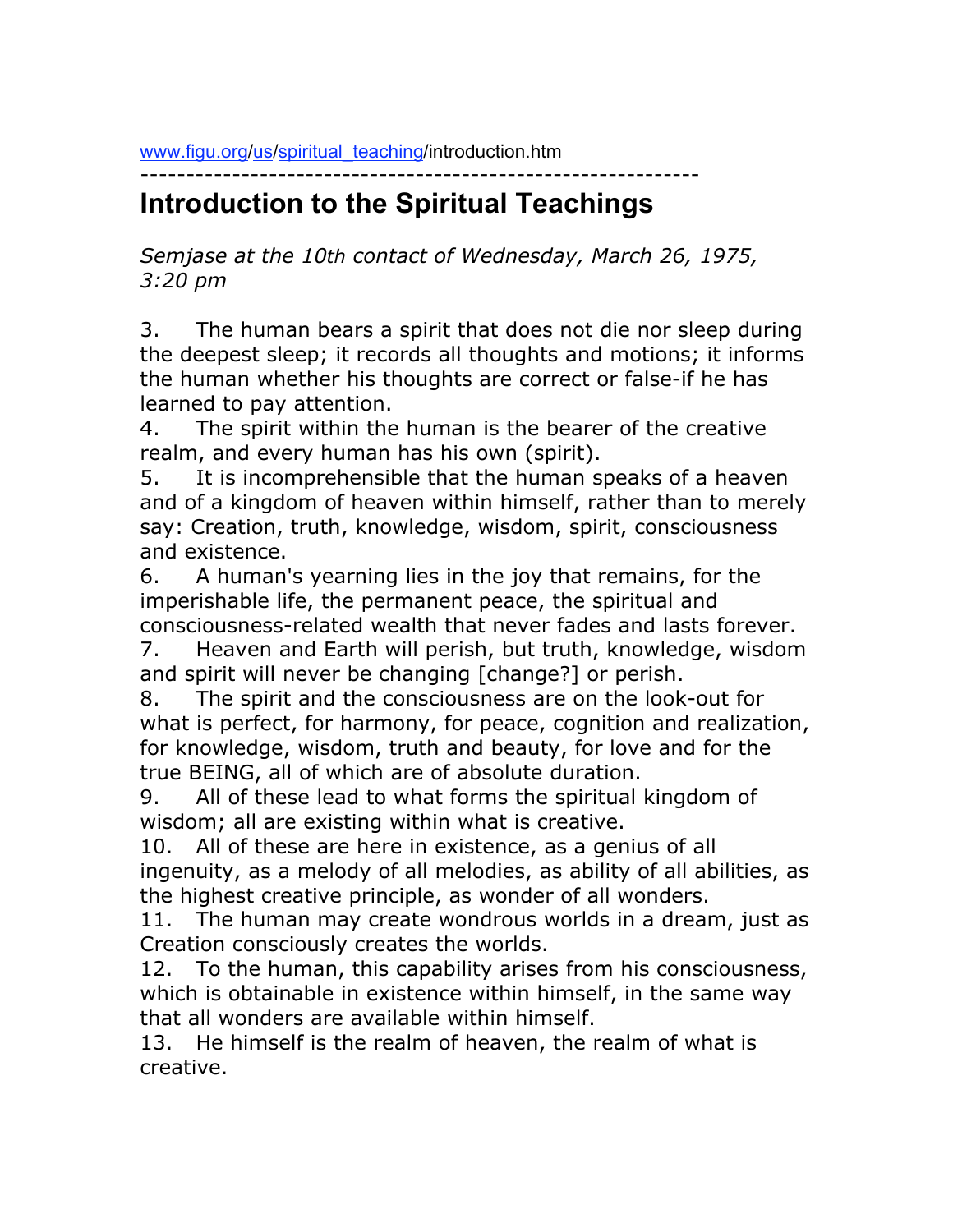14. That's why the terrestrial philosophers of old spoke about the human as a microcosm within a macrocosm because everything that is included within the universe is included within the human.

15. The inner dimensions of the human are endless.

16. The image of Creation, the spirit within him-the existence that is without dimension-it bears all dimensions within itself and, at the same time, transcends all dimensions.

17. The spirit is the wonder of all wonders, and all power emerges from it.

18. A wonder means using the spirit force in perfection.

19. The human, however, places a wonder into something for which he lacks all possibilities of a logical explanation.

20. If a human is happy, his happiness comes from within, because happiness is a self-created state; never is happiness a location.

21. Joy comes forth from the human's inner part, created by spiritual poise.

22. Therefore, everything comes from within.

23. The things that, or humans who, seemingly form the cause of happiness, are only the external occasion to bring the happiness within the human expressing itself, if he has spiritually worked towards this.

24. But happiness is something that belongs to the inner being, and it is an inseparable characteristic of the spirit's existence. 25. Endless happiness and endless power are included in this

existence.

26. Outwardly, the human may be old, but this is only a passing matter.

27. Fifty years ago he wasn't, and in fifty years-when his body is dead-he will not be, because only the body may become old and infirm.

28. The spirit, however, remains forever young and suffers no symptoms of old age.

29. The old age, and also youth and infancy, and also sorrows, grief or problems, is something that passes, like it is the case with all external conditions and experiences of the world.

30. What is lasting is the existence of the spirit, truth, knowledge, wisdom, reality.

31. What matters is to recognize and build them, because they only make the human free.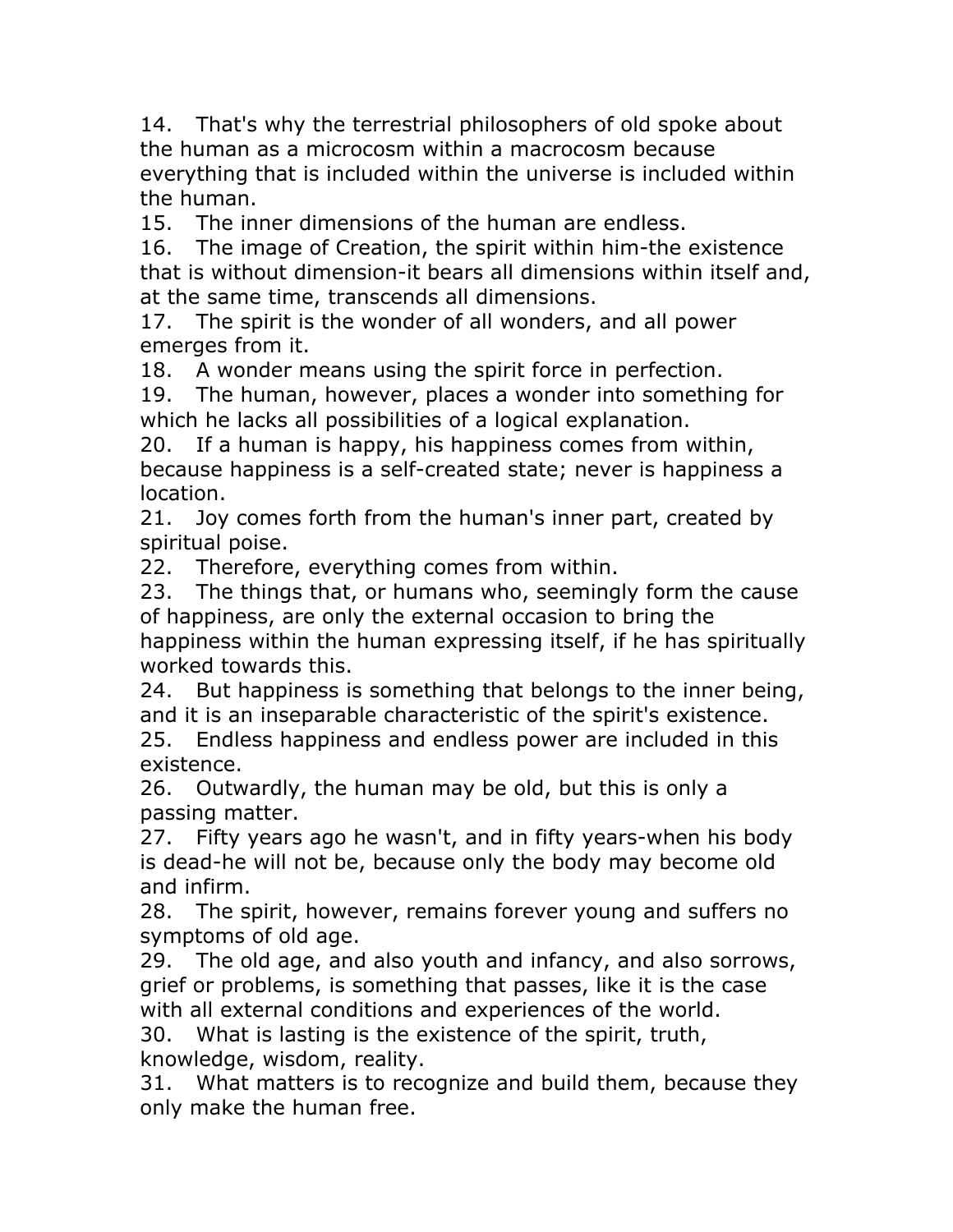32. If the human recognizes the existence of his spirit, the old age is not harmful to him any longer.

33. No sorrows, no suffering, no problem, no changes and no ups and downs of life and of the surroundings, of the

environment and the world may still throw him into grief.

34. Wisdom is an elemental, tremendous power.

35. Wisdom is light.

36. And wherever a light shines, darkness and ignorance vanish.

37. But ignorance is the actual darkness, and it is overcome by the light of wisdom.

38. Wisdom is a characteristic of the existence of the spirit and the consciousness, and it bears within itself the qualities of happiness, truth, knowledge, balance, beauty, harmony and peace.

39. Wisdom is light.

40. However, wisdom is the characteristic of a human who has recognized the existence of his spirit and cooperates along with the spiritual laws.

41. Wisdom is using the spirit force.

42. Wisdom and spirit are two things that amount to one, in the same way as sunlight and the sun are two things.

43. The sunlight results from the heat of the sun, which she herself first has to generate through her processes.

44. Thus, there is also an all-creating existence in the universe that, on the strength of its force, creates forces that constantly and imperturbably follow and enliven the endless eons-as truth, knowledge and wisdom, (and) according to a given uniform guideline-along certain Creative laws.

45. This forceful existence, however, is Creation.

46. And therefore, there is only one existence that rules throughout the universe-only one Creation, only one truth, one knowledge and one wisdom-and that is synchronous and unchanging for all times.

47. The eternal truth is not subject to any variations and changes, and its laws must never be revised and adjusted to new times.

48. The spirit force is vital and dynamic, namely in such an amount as it embodies the wisdom within itself.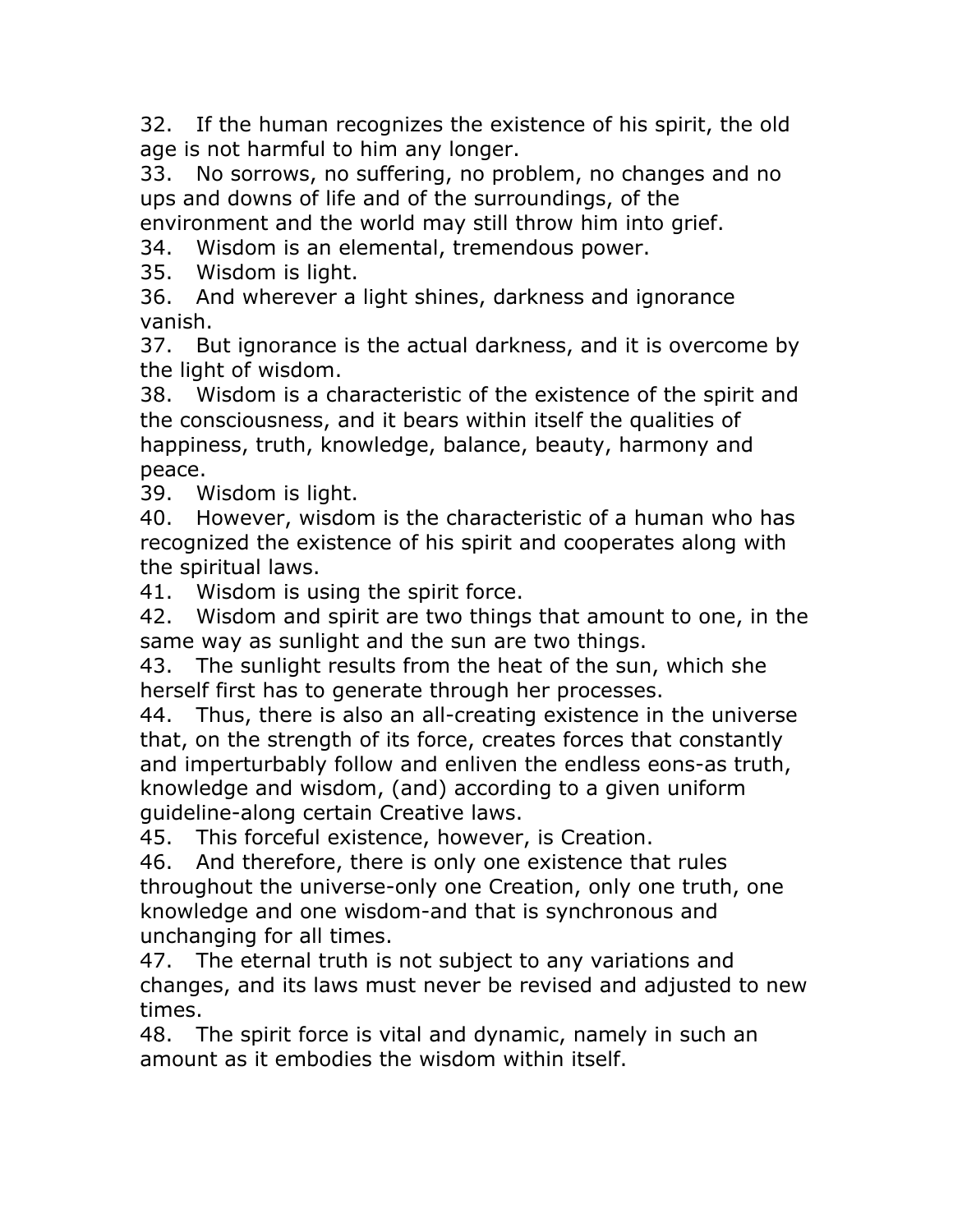49. It is a sign of human weakness when religions and their false teachings are presented as instruments of what is creative, and when wisdom becomes unreal through this.

50. The human searches elsewhere for strength, freedom, joy and light, but not where they really may be found.

51. Wisdom is a distinguishing feature of Creation that, as a fragment, inhabits the human as spirit.

52. Therefore, the human shall increase his knowledgeable wisdom, and he will recognize Creation.

53. He shall increase his search for truth, and he shall know about the power of wisdom.

54. Cognition of the truth brings liberation from all restrictions.

55. It brings boundless knowledge and wisdom.

56. Wisdom is a powerful means to recognize the laws of Creation.

57. A human who is filled with love is also rich in wisdom, and a human who is rich in wisdom is also full of love.

58. However, the human cheats himself because he does not know love.

59. He interprets grasping feelings and sentiments as love, while, to him, real love remains strange and not understood.

60. A human is a human only if he has recognized truth, knowledge and wisdom, even if he never used the word Creation, because wisdom is also love in its best form.

61. Thus, the human always finds that enlightenment and recognition are knowledge and also wisdom and love, and where love rules, there rules wisdom, too.

62. Love and wisdom belong together, because Creation and Its laws are love and wisdom at the same time.

63. Where there is wisdom and knowledge, there is love and cognition, and where there is cognition and love, there is Creation.

64. Growth within love and wisdom teach the human to recognize Creation.

65. First, however, the human learns the truth, and thereby he will gain freedom and peace, a peace which is imperishable, a power without an end.

66. Wisdom and love both are two stimulating wings of the creative essence and character.

67. With wisdom and love, the human is master over all creation.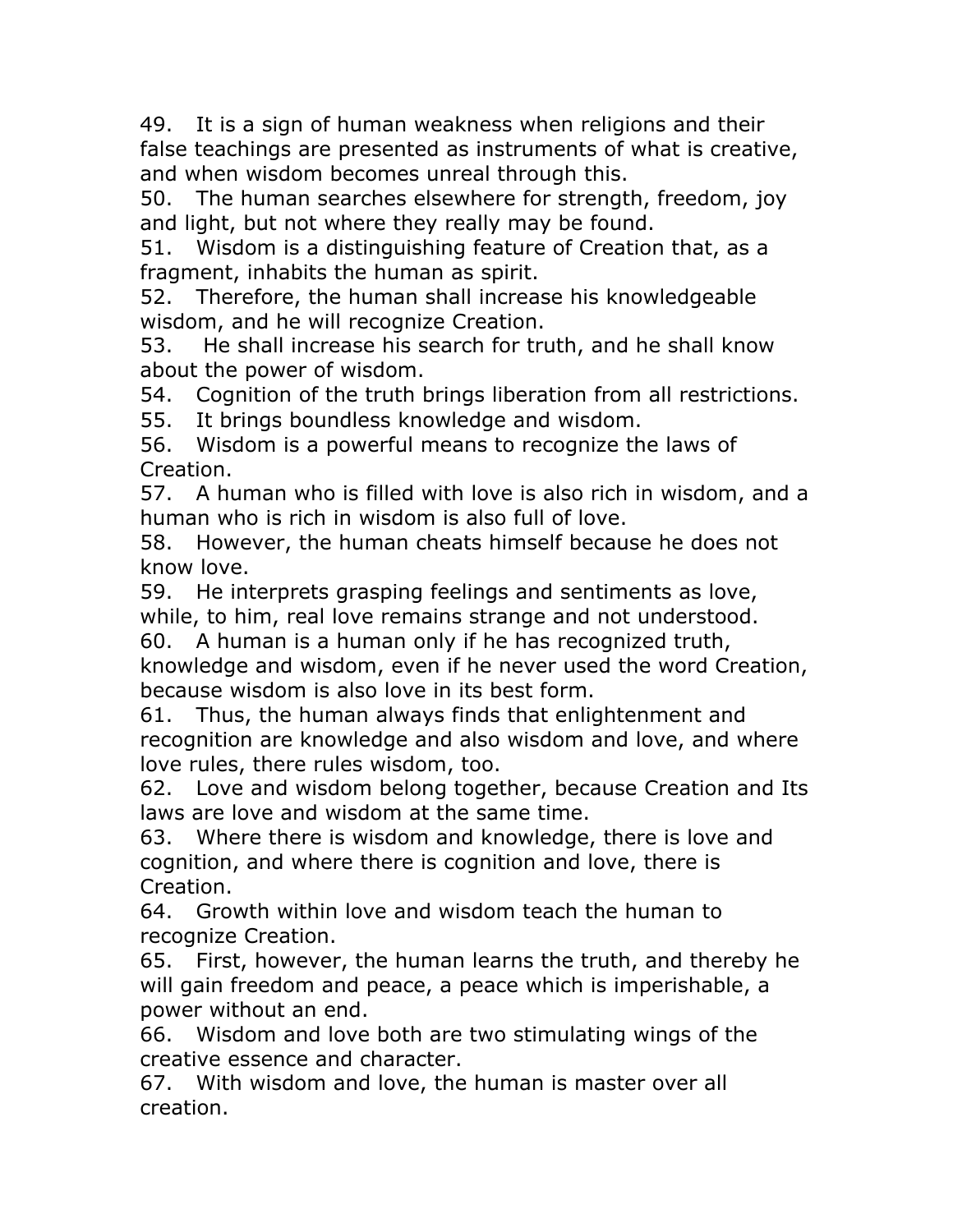68. Wisdom and love increase his dedication for the fulfillment of the given creative-natural laws, because spirit and Creation are one.

69. The earth human speaks of love that he does not know.

70. He believes to know that his sentiments are love and, through this, he deceives himself.

71. Love cannot be clothed in words, because it is, just as luck, a state and not a place.

72. Love is imperishable, and nothing is able to change it into something else.

73. The path of the spirit force leads over cognition of truth, knowledge, wisdom and love.

74. The sense and function of the spiritual teachings are to spread truth, knowledge, wisdom and love.

75. If this fails it is not a help anymore but an evil cult which, through false teachings, enslaves the spirit and produces

ignorance, as it is the case with the religions' false teachings. 76. If it pursues the function of expanding the spiritual

knowledge, then it is a powerful instrument of the creative order.

77. The spiritual teachings deal with the spreading of cognition, truth, knowledge, wisdom and love, with what is eternal, immortal, (and) imperishable, what overcomes death and spreads light, what embodies within itself the balance of wisdom and love, and they deal with the peace that surpasses all understanding.

78. Each human believes to know what is meant by peace, in the manner that he knows it according to human experience.

79. But to understand the wise peace of the endless existence, the spirit, the immortal Creation, surpasses his human understanding.

80. The reason for this is that he is a prisoner of religious false teachings and human-material things that withhold from him an understanding for inner experience.

81. The experience that forms the true key for true cognition and wisdom.

82. The kingdom of the spirit holds wonders over wonders.

83. The visible universe with which the human deals, is but a tiny spot within this wonderful, endless, spiritual intelligence of Creation.

84. Countless billion universes like this are held within the endless spiritual intelligence of Creation.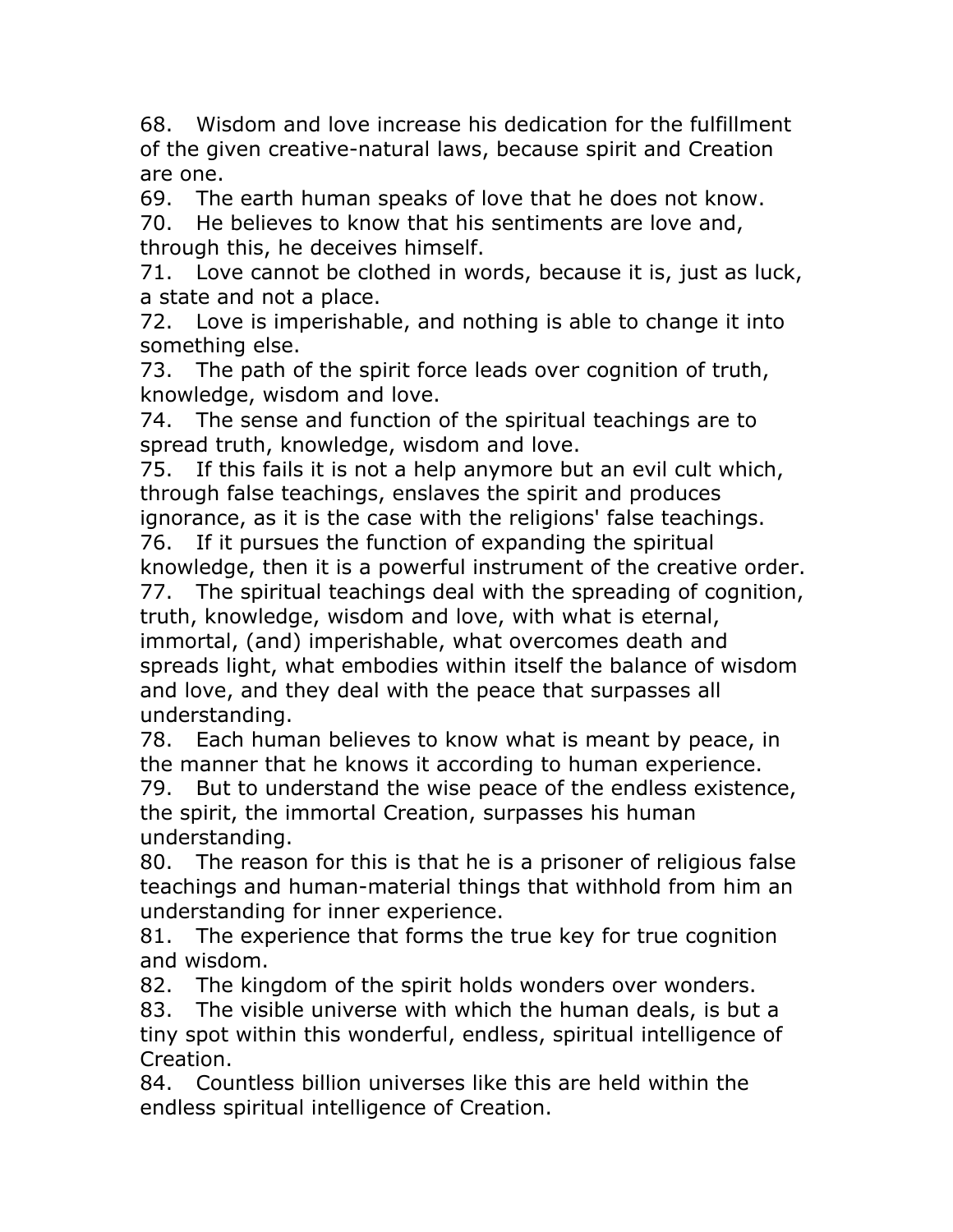85. What is visible to the human's physical eyes is but a tiny iota within endlessness.

86. What he cannot see with his eyes is immeasurable, inconceivable and unthinkable; it is confusing and unimaginable for his unspiritual human intelligence and (mental) capacity. 87. The entire universe which he sees is but one of many rooms and must be counted as myriads, because there are universes within universes, universes beyond universes, universes under universes, universes above universes and universes out of the universes within this ur-mighty, colossal and all-creative spiritual intelligence of the Creation's existence.

88. And the human is connected with this mighty spirit, with these elemental powers of existence, Creation, spiritual intelligence, because a fragment of this spirit-intelligence Creation dwells within, and enlivens, the human as spirit.

89. Its (the spirit's) power, its joy, its peace, its freedom, its wisdom, its knowledge and its ability are unimaginable for people that are spiritually ignorant, illogical; for critics and know-it-alls; for those dependent to religions; for degenerated ones and other persons that have been led astray.

90. And only a human who knows this truth and produces knowledge and wisdom and love from it, is a blessed human. 91. He knows the answer to the last questions of science, of philosophy, and also of the wondering human.

92. But in order to become such a blessed human it is required to search for and find the truth, to gain knowledge, wisdom and love from it, for the human is only able to spiritually grow in truth, knowledge, wisdom and love, whereby he will be freed from all human frailties.

93. The human is enlightened and fully freed only if he-in his thoughts-incessantly and constantly dwells in the endless creative-spiritual reality.

94. The spiritual intelligence is enlightened by lawful spiritual principles, and directed towards the creative being, the perfection and the power of what is creative itself.

95. This in contrast to the human intelligence, because the human consciousness generally only deals with single things of the material world.

96. As a consequence, the human is restricted and handicapped in every direction; he even gets captured, suppressed, plagued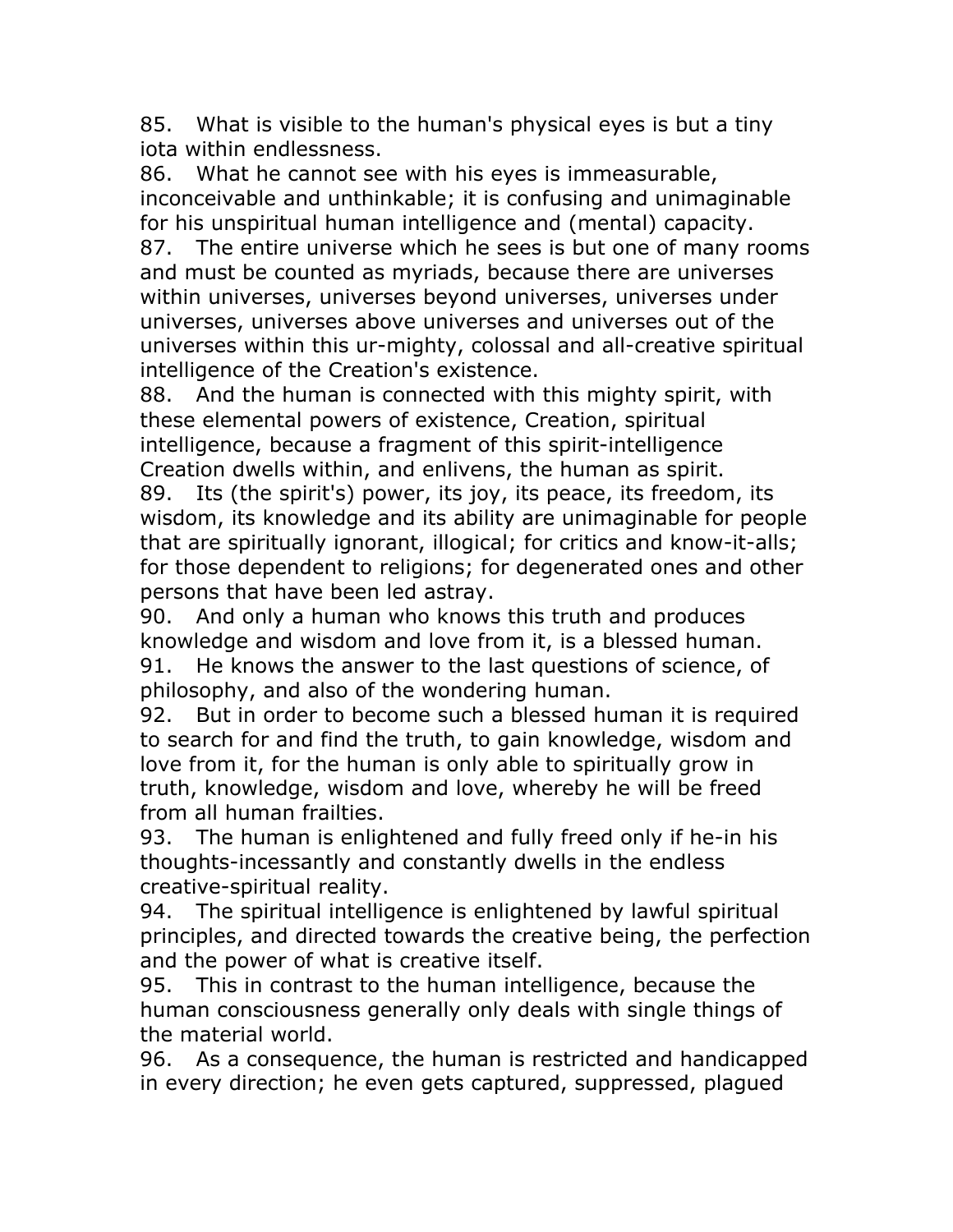and tortured by all possible forms of misfortune, frailties and enslavement.

97. Therefore, a human's individual self-analysis is one of the essential methods to find the truth and to walk on the path of spiritual evolution.

98. Therefore, it is necessary that the human constantly examines his thoughts and may see, of what kind they are.

99. He has to pay attention (to the fact) that, ultimately, he is always led, directed and determined by creative-philosophical principles and realities, by creative-natural laws.

100. Within the human, there should reign a continually conscious feeling of belonging to what is creative, with his essential spiritual breath, his essential spiritual BEING.

101. It shall be spiritually clear to him that his essential spiritual BEING is inseparably one with what is Creative, in order that he may-in this awareness-overcome the material outer world.

102. This creative-philosophical truth and cognition should always and first of all rule a human's thinking, feeling and acting. 103. For only he who is one with the spirit can recognize and do good in the long run, because he has the possibilities of Creation within himself.

104. Nothing negative within the endless universe may touch and enslave him anymore.

105. In addition to this creative-philosophical consciousness comes the practical, dynamic, creative, i.e. the mystical consciousness that consists of the perception of the one reality in all things.

106. Therefore the human has to be a practical philosopher and mystic, and perceive the reality in its changeable, passing forms.

107. For what is a human?

108. He is only a figure and a name.

109. If one takes away a human's name and figure, what will remain?

110. What remains is the fundamental essence, the existencethe spirit.

111. The human who fails to see this will be driven around and away by the slightest breath of air, without hope for rescue; (he will) always (be) striving to find a firm hold somewhere that, however, will never be offered unless he searches for, and finds, the fundamental truth.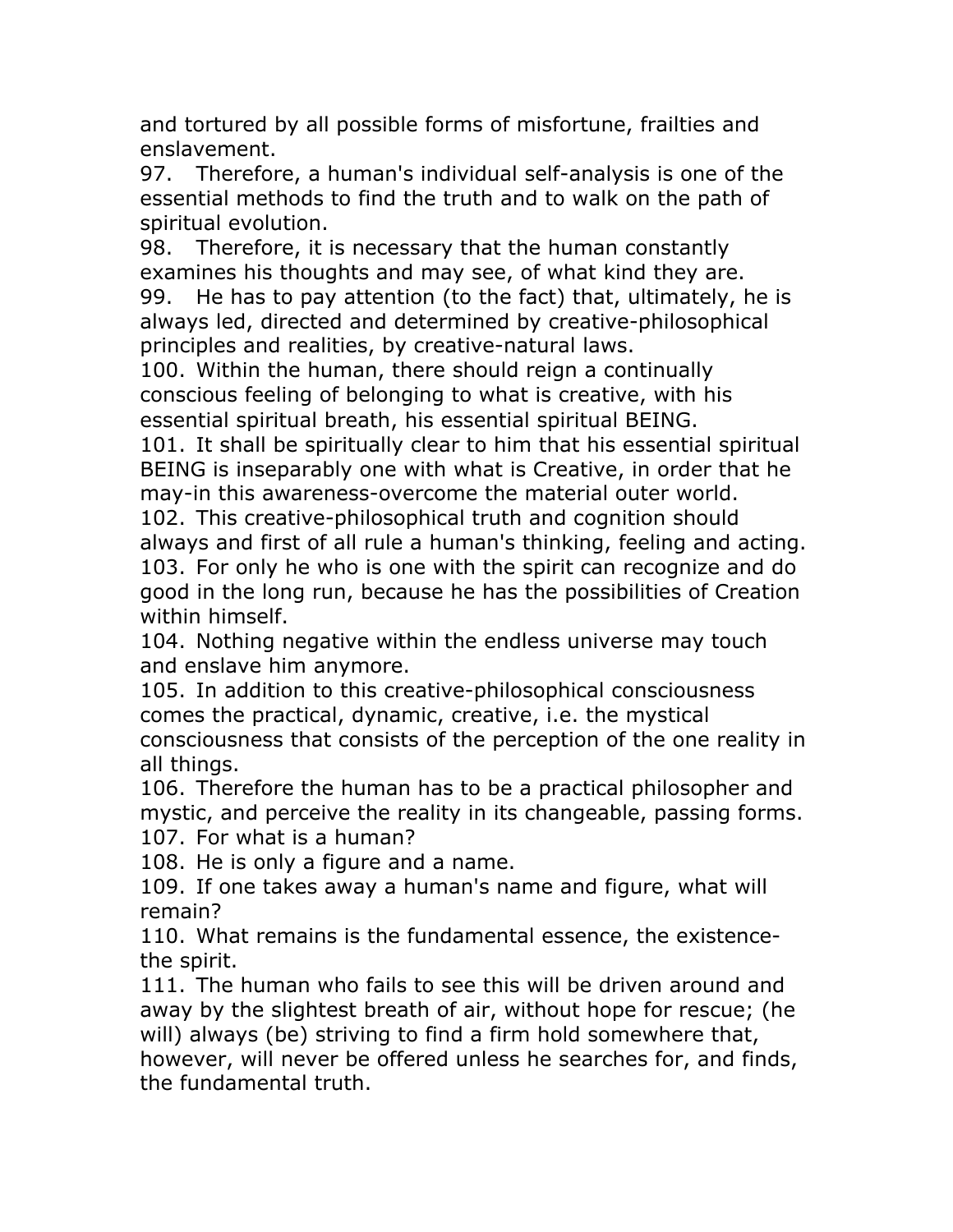112. Billions of humans look up to the stars in the sky, however without any results or realizations.

113. Astronomers, however, while looking up to the sky, discover new worlds and write books about it.

114. But what they see and recognize, other people cannot see or recognize, even if they can look up.

115. Despite their seeing eyes they are blind.

116. In a similar way this is the case with the normal and the spiritual human:

117. The human, who truly lives according to Creation's laws, sees everywhere and recognizes what is creative, in every life form, in every thing, in every thought and act in every human, in all of nature's work and also in all conceivable circumstances. 118. But the normal, unspiritual human, who is harmed by

religions or other unreal teachings, may not see or hear, or recognize even one iota of truth.

119. His life is unspiritual, all the more pressed into humanmaterial ways.

120. Thereby he is blind, deaf and ignorant.

121. The human who adheres to Creation's laws is the most blessed and most fearless being.

122. His will is insurmountable, his dedication immeasurable and endless, and his wisdom and love are constant and perfect, not capricious and full of doubts, like it is the case with those who are dependent from religions or generally those who are led astray in some way.

123. His mind resembles the wide, endless sea and does not let itself come out of its rest.

124. He does not tremble with fear.

125. Therefore, the human may unfold his spiritual mind that is not anymore reached by any degenerated negative force;

126. The mind which gives no shelter to negatively degenerated thoughts and supersedes all positively degenerated thoughts and actions.

127. Only a balanced mind that is rooted in what is creative-in creative service, in creative wisdom, its knowledge, its love and joy that are more real than all material walls around (and more real than) the human environment-is valuable and serving the spirit's development.

128. Therefore the human being shall be spiritually great and constructive at all times.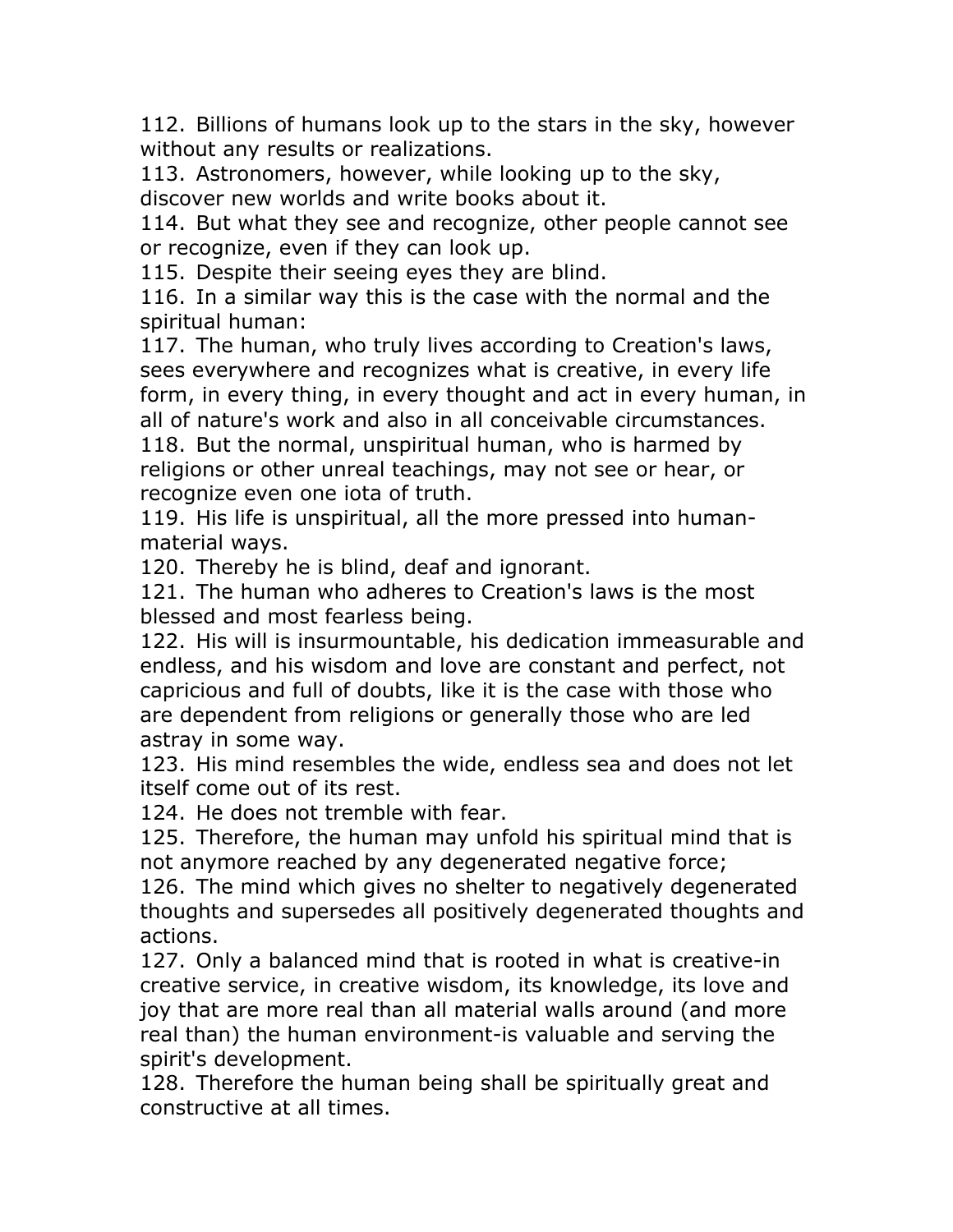129. The spirit, the source of all endless, creative development, is itself the human's innermost being.

130. The human outer being is full of limitations, because it is not itself, but only its wrap, its material body, a limitation, a misleading matter, the source of toil and pain, (and it is) limited regarding cognition and will, willingness to make sacrifices, freedom, love and luck.

131. If the human looks at his fellowman in an external, material way only, he sees nothing other than just exactly the form and figure, the material of this special person.

132. If he looks at him with the spiritual eyes of cognition and knows that this (universally) all-testifying consciousness in himself is also in all the other ones, albeit unknown to them, then the manner of how he sees his fellowmen changes completely. 133. He then does not simply see a man anymore, a woman, a girl or a child, but he sees the fellowman as a bearer of a creative spirit that knows about itself, about its existence, and wants to reveal itself through anybody if there would only be offered an opportunity.

134. He who knows the truth sees his fellowman from this knowledge and recognition, because he sees in him what is creative.

135. At least he now knows more than he knew before he recognized the truth.

136. This is the proof then that ignorance is nothing that cannot be changed for all times.

137. If the human is willing to accept the truth he can free himself from all ignorance.

138. The human can free himself from everything, and everything can be taken from him, except the creative consciousness, the spirit, the existence within his interior, this purely spiritual realm within him.

139. He may be robbed from all of his possessions and may be driven away from his home, but nobody may drive him away from his spiritual realm within his interior.

140. Thus, the human should be constantly aware of what is creative, without which he would not be able to draw a single breath, could grasp no thought, could not realize, see, hear or experience.

141. Therefore, the great sages of all times say: "The creative spirit is nearer to the human than his own breath."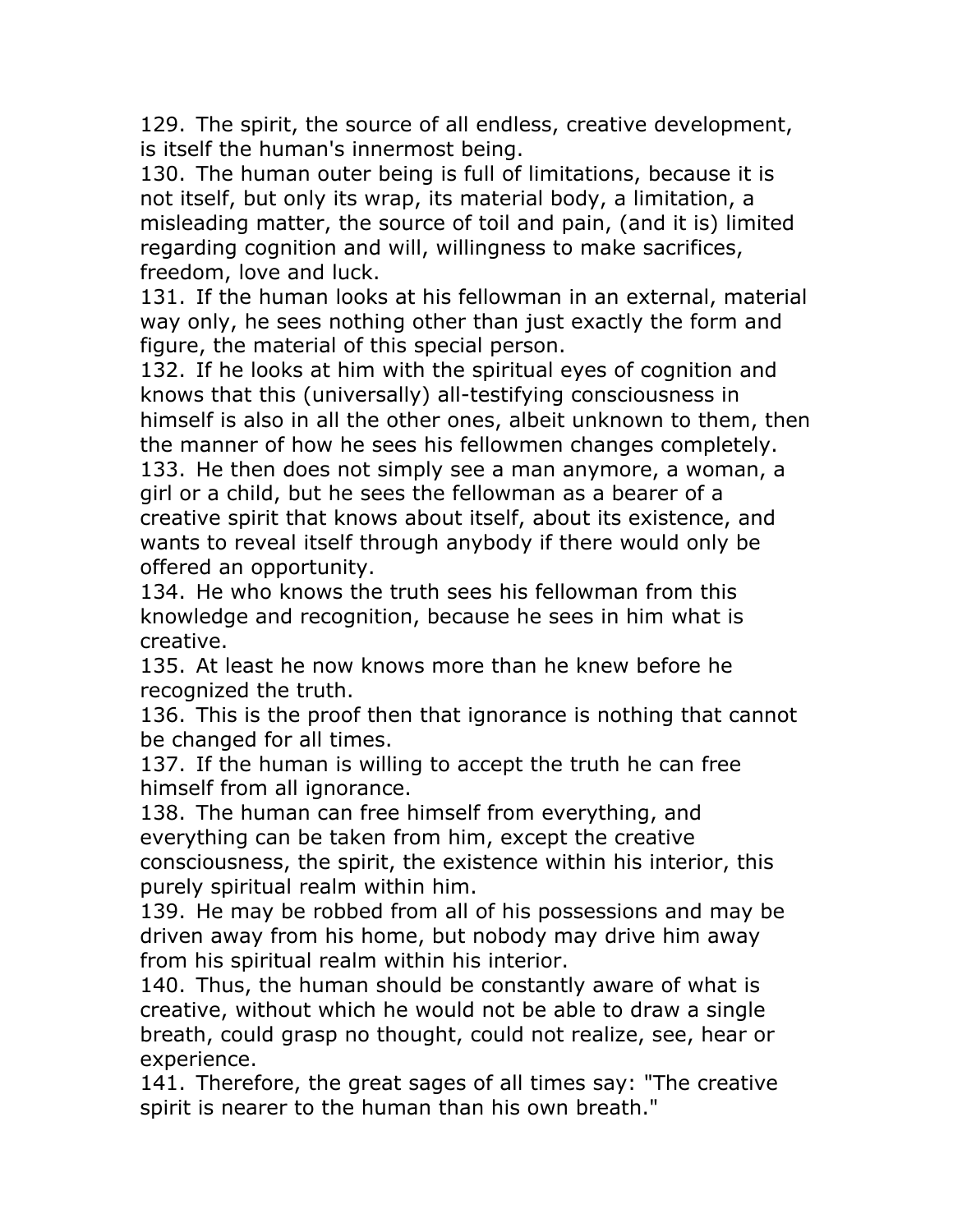142. The human may not escape from this highest consciousness, for sooner or later, he surrenders to this creative reality, because it is the life of his life, the spirit of his spirit, the consciousness of his consciousness, the light of his light, the central thought force of all life, the existence that projects all human thinking by far, against which all power of the humanmaterial-intellectual thinking sinks into absolute insignificance. 143. The spirit itself is able to live without the light of the physical eyes, in the same way that it may live without hearing, arms, legs or even without the exterior consciousness' exterior understanding.

144. However, there is always something present that enables him to keep on living, namely his own creative force.

145. This awareness of oneself, this all-observing and allregistering spiritual consciousness within the human, that looks at his thoughts and motions and that stands behind all of his thinking, that tells him whether he is knowing or ignorant, this is what is called creative, the spiritual consciousness.

146. To always think again and again about the fact that the spirit is omnipotent-always present, all-knowing and, beyond this, endless luck, endless beauty, endless value, actually the value of all things-lets the word Creation become absolutely important for the human and brings forth evolution-related changes within him.

147. As often as the words spirit and Creation are impressed upon him, there occur within him psychological changes of the greatest importance.

148. His feelings and all of his senses change.

149. The more clear his spiritual intelligence becomes through it, the more his personality gains power, and the more blessed will be his life.

150. A wise one full of spirit consciousness sees what will happen in the most distant future, perhaps even billions of years later, and he has the life forms' and humankind's entire past before his eyes.

151. Thus, the greatest knowledge is given unto him.

152. Yet, how is this possible?

153. Such a human has the necessary requirements within his interior, in the spirit.

154. As the light may be perceived through the closed eyelids, as lies within every human creative presence, the entire spiritual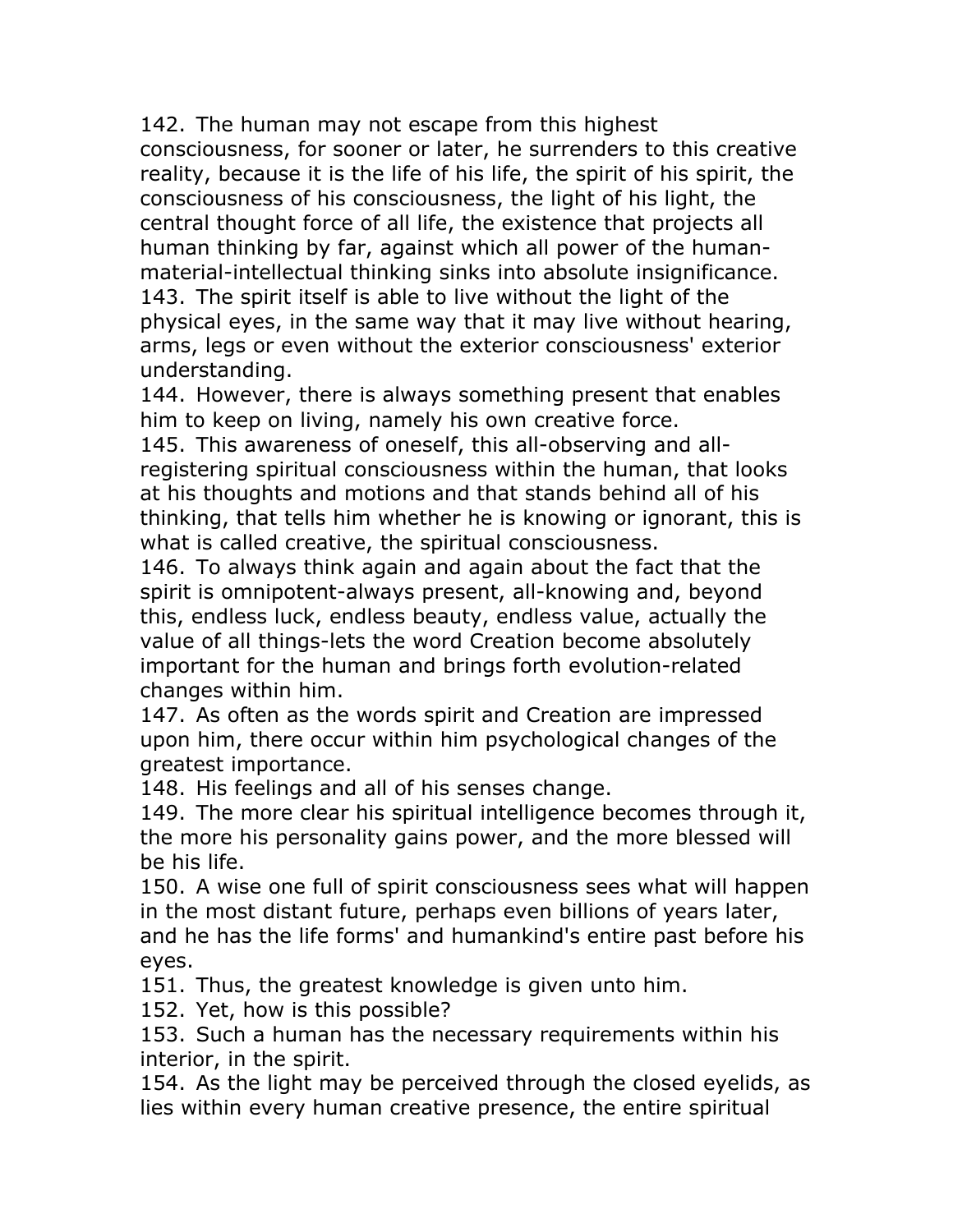realm; however, it is visible only to those who are actually able to look inward through their inner eye.

155. It can only be useful to those who offer all requirements. 156. Every human bears within him the entire kingdom of spirit, but it is covered and beaten with ignorance, errors, imperfection, evil, mistakes and restrictions of all sorts, which have to be changed into their opposites through the recognition and acceptance of truth.

157. The human must resolve and open all evils by developing abilities that are opposed to everything that is degenerated and which lead to a neutral balance.

158. The way of experiencing the spirit will be accelerated through the unfolding of conscious searching and the gathering of true knowledge, and this unfolding leads to the true and allencompassing, cosmic wisdom and love, based on the cognition that Creation is present within everything.

159. The human is one with everything within Creation, in truth, wisdom and love, in the kingdom of the spirit;

160. The truth and wisdom, that the human is separated through space and time and the body from each other; this, however, may be overcome through the internal experience.

161. Wisdom and love combined, knowledge and truth combined, the spirit's wisdom and love lead-through experienceto unity and Creation itself, to universal joy, power and perfection.

162. Since the human does not know what is of Creation, and is led astray, namely by spirit-enslaving religions, he makes a great many mistakes, searches for the true treasures in the wrong places and, thereby, violates all nature-related and creative order and all rules of laws.

163. As precisely as he will observe the human laws of the human society, he still will constantly offend against all laws and rules and order of what is creative in the universe, and will let himself be captured in human-material troubles, sorrows and problems, in fright, false teachings, deceptions and failings, in misfortune, spiritual ignorance and spiritual enslavement and restrictions.

164. Exactly what is of greatest value will be made unobtainable by unreal religions and human ignorance.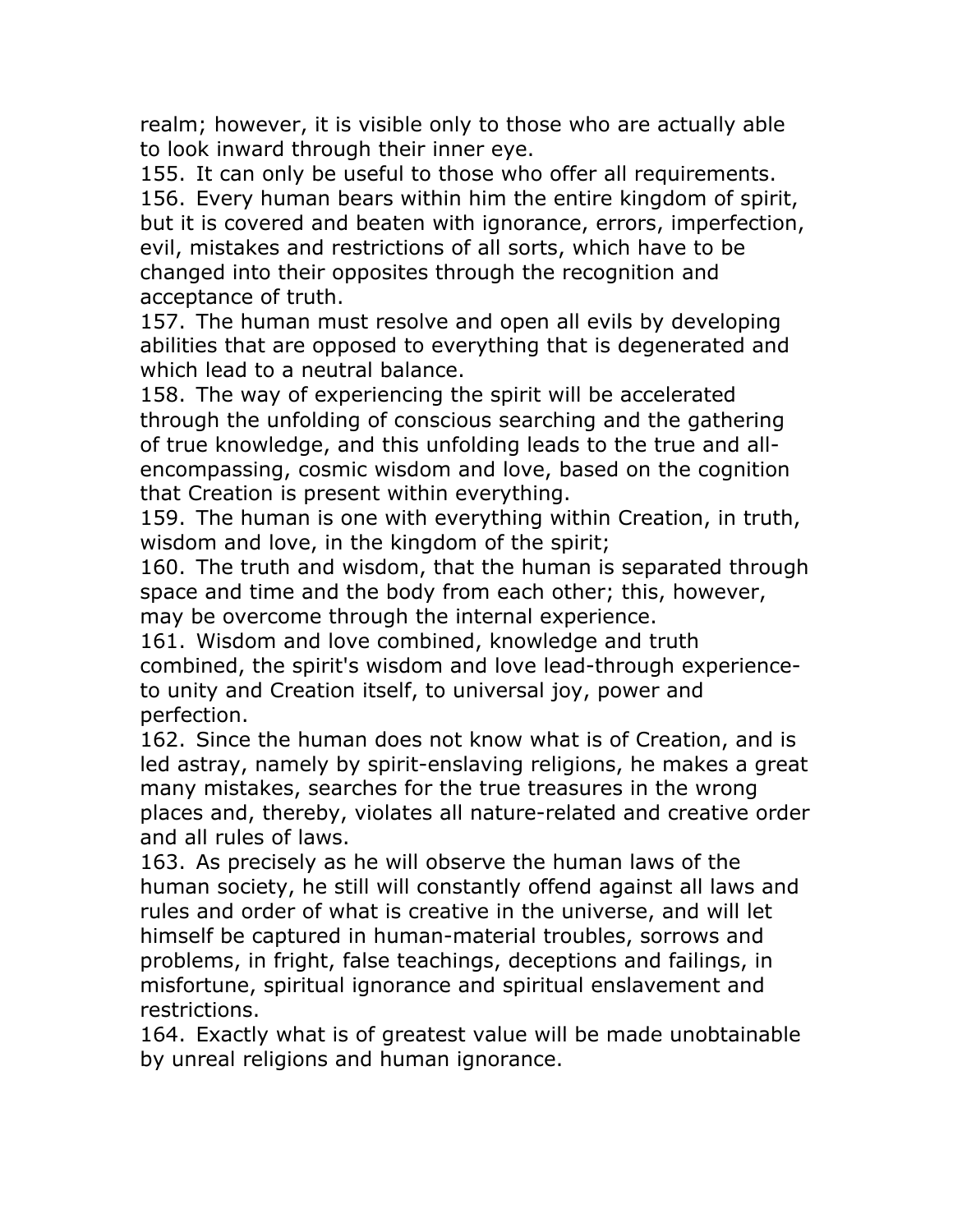165. To the human, this ignorance and the misleading religions disguise that which is the source of all valuable things, the life of his life and the light of all intelligence-the spirit and the Creation. 166. The human shall accept the entire realm of his daily life and his experiences as creative.

167. He shall see himself everywhere in space, in the times and in all things.

168. He himself shall be everything and shall evoke all that is creative in everything, and, in this way, shall bring it to recognition and experience.

169. For, in everything is the Creation, and everything is enlivened through its spirit, through which everything is one in everything.

170. However the question remains how the human may identify himself with everything when he does not know the spirit's path. 171. Generally, he identifies himself with his body.

172. But what will happen when he tries to enter into the truth and aligns himself in his interior with the creative BEING and the spiritual reality?

173. Involuntarily the entire world dissolves in this real reality, the "spiritual truth".

174. The one and only principle of what is creative-spiritual. rules everywhere.

175. But how shall the human identify himself with everything?

176. The human shall see himself for just what he really is.

177. Generally he identifies himself with his body.

178. He cares for it like it were a gem, he nurtures it and takes trouble for it until self-sacrifice.

179. He surrounds it with pride, junk and a stupid delusion, while he lets his spirit become stunted.

180. However, a little bit of pain makes him angry, sullen and uncomfortable against other ones, or he even starts complaining and crying, has self-pity and robs himself of his life.

181. He surrounds his body with some nondescript halo and with vanity, fear, sorrow, pride and problems.

182. More and more often, everything revolves around his body only.

183. Often he extends his body identity towards his material possessions, or he gets upset if some fellowman involuntarily touches it.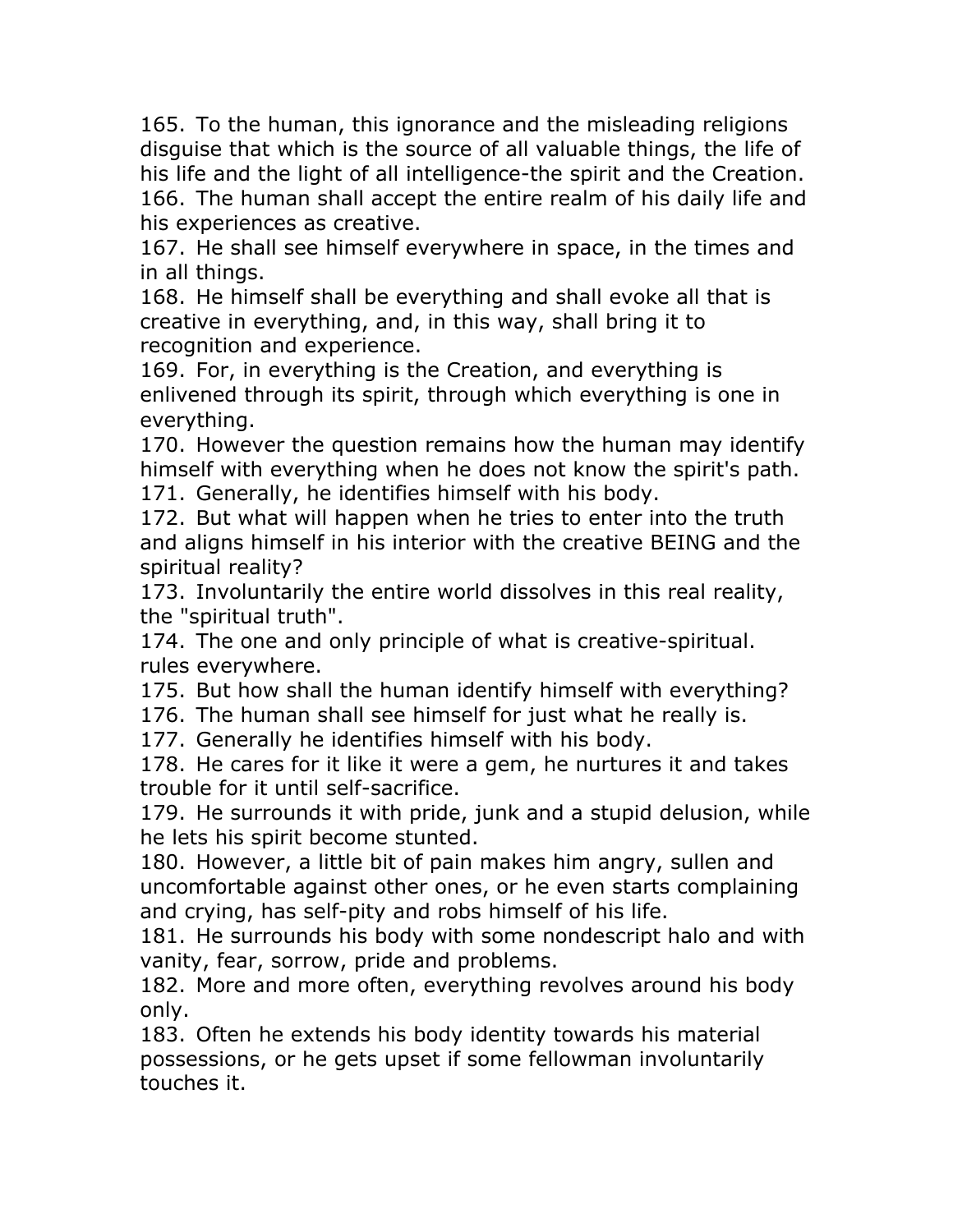184. Yet, what will a human do about it when he has recognized the spiritual truth?

185. He will identify himself with all things and all the world's life forms and the universes.

186. A human full of creative-spiritual wisdom, full of knowledge, truth, love and cognition, knows that from the truth everything originated, originates and will originate for all eternity.

187. Therefore, he identifies himself with each and everything. 188. In his spiritual consciousness, he will always be-in his innermost part-one with each and everything.

189. In his interior, in his spiritual consciousness, he will identify himself with everything in the universe, in the same manner that the other one, who thinks materialistically, identifies himself with his body, with his money, his possessions, his confused speaking and teaching, and with the sound of his voice.

190. But when the human identifies himself with everything in the universe, no hate and no greed may dwell within him anymore, because he makes no more selfish differences.

191. He has just become one with the essence in everything.

192. Other people may claim something as their exclusive property, but he who thinks spiritually identifies it with the truth within and, therefore, owns everything internally.

193. All fright has left him, while he identifies himself with the truth.

194. This truth of Creation and of the spirit, with which he is one, even directs his enemy's hand that will rise against him, in such a way that it falls back to (the enemy) himself.

195. The spiritual one is protected and sheltered, and the whole nature is well-disposed toward him, and yes, even his enemies have to serve him in the end.

196. With their attacks, they cause the spiritual within him to unfold to even greater strength and power and to overcome all that is evil, vile and degenerated.

197. Ultimately, the enemies only contribute to the recognition of the truth and growth of those who think spiritually.

198. They wish evil, troubles and bad things to those who think spiritually; they are of the opinion that they could destroy them through critique, know-it-all manner, lies and defamation, through complaints and false teachings, through condemning and making a fool of him; however, they only cause damage to themselves, because their acting gives testimony of intellectual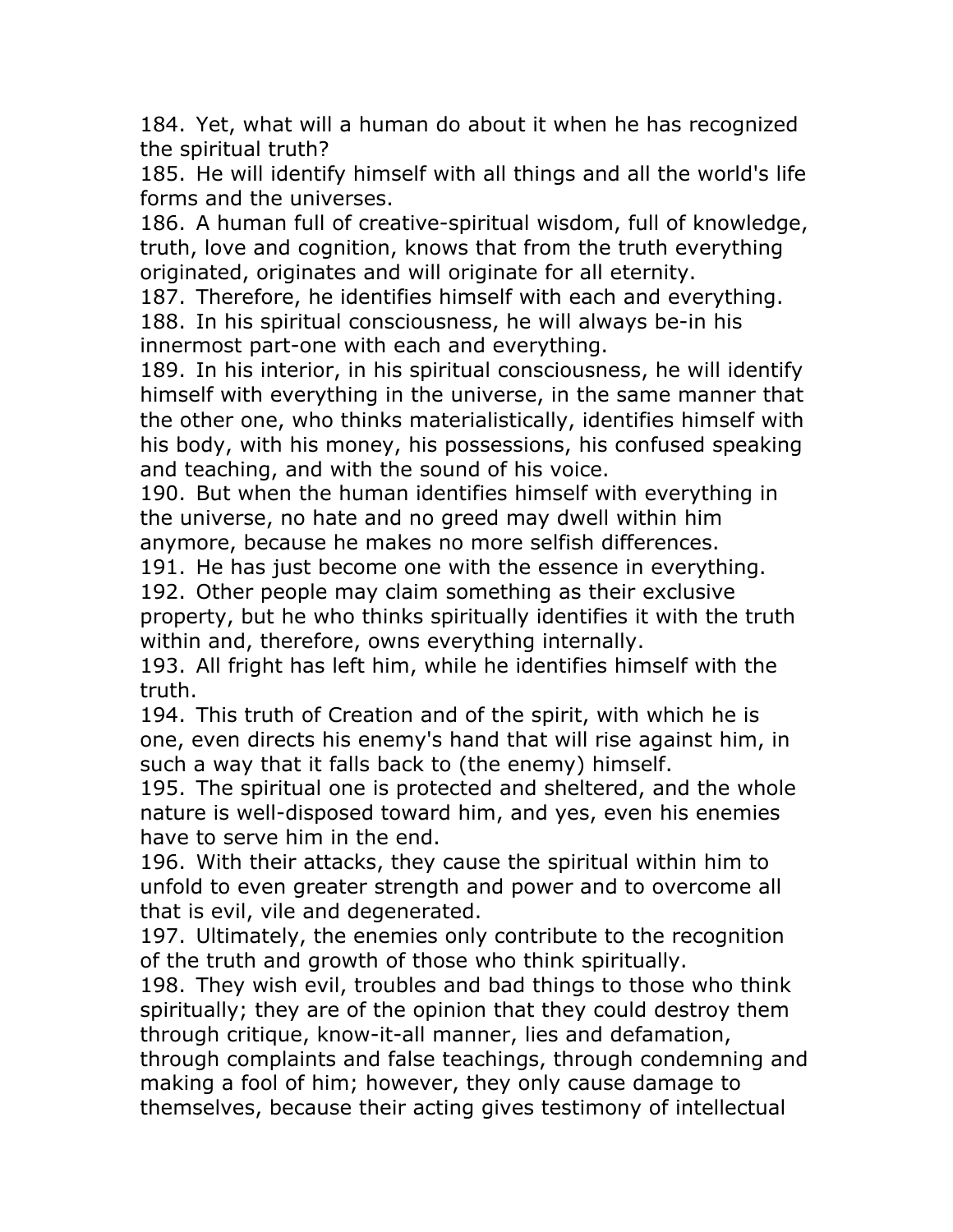foolishness and ignorance, from which he who thinks spiritually learns even more and becomes even greater and more powerful in his spirit and consciousness.

199. Are such truths perhaps suggestions?

200. To claim this would be a delusion, because it is false.

201. It deals here with absolute truths.

202. Generally, the lives of those who are thinking falsely, who are led astray and are depending upon religions, are full of evil suggestions, full of imaginary concepts, false teachings and delusional assumptions.

203. The only possibility and the only means to overcome those damages is to fundamentally recognize the truths which abolish the human figments, to adhere to them and to let rule the highest creative-spiritual forces.

204. All unreal suggestions and human imaginations will be corrected by stating: "I, the human, am a part of Creation that, as a fragment, as spirit, enlivens me."

205. Yet the knowledge that everything is imaginations and illusions, except the creative-spiritual force, truth and reality, (this knowledge) doesn't diminish the eagerness that the human unfolds in his life at all, but it will drive him up into unimagined heights.

206. Only that which is true and which remains truth can be valid as truth; something on which one can depend on through eternity, and that never and under no circumstances ever needs revision.

207. Truth must never be adjusted to some other or new time, because it is constant for all times.

208. It is eternally constant and always sounds alike, even if it is spoken with other words.

209. It is the rock upon which one can build in eternal times and in all spaces.

210. The truth has been before life, and the truth is afterwards also.

211. What is only of a short duration is danger, a grave deception, a false teaching.

212. Creation and truth are always the same, today just as tomorrow; they are always unchanging and of eternal, constant value.

213. They do not change, neither name nor form, because Creation and truth are without names and forms.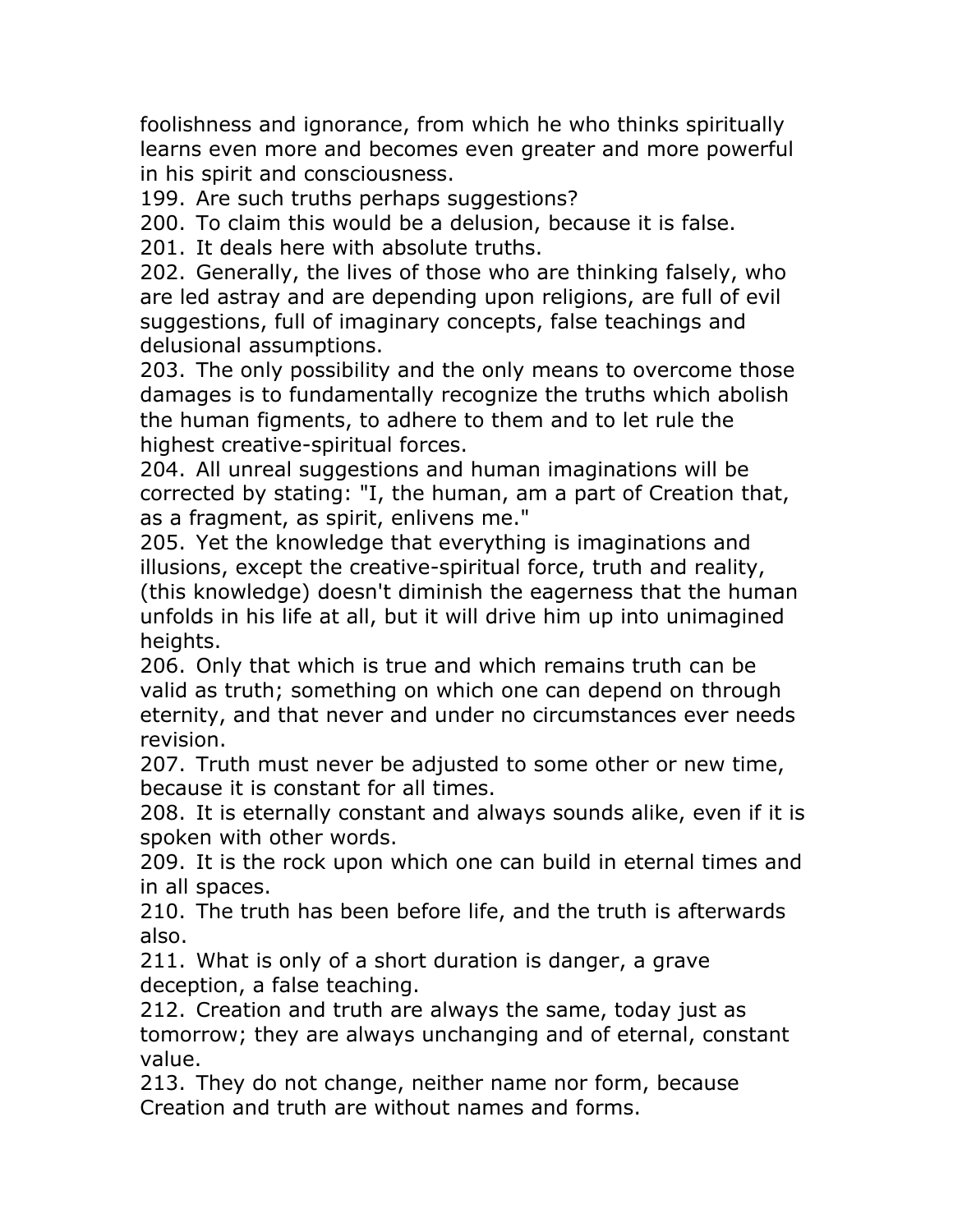214. Therefore, the human shall cling to what is creative, because alone what is creative is the truth.

215. It is that which is imperishable, like Creation itself; it is that which is eternal and perfect, that is worth all of human's efforts of will, because near it the human does not fall prey to deception.

216. Therefore, he shall cling to the truth and become imperturbable in always constant calmness, joy, knowledge, love, strength and wisdom in all things.

217. That which is creative alone is endless wisdom and truth, with which there is not one iota of error.

218. Therefore, the human shall get strength from the creative wisdom, and he shall search for his light in his own spirit.

219. The spiritual human knows well that he may not move his hand in a room without touching myriad of what is creative, because it is always present in all times and spaces.

220. The spiritual human is full of joy when he knows about the truth that the creative-which is eternally and indescribably powerful-surrounds him wherever he walks.

221. What is creative is full of endless peace, full of endless cognition and the most perfect perfection.

222. It is the source of all wonders of the highest spiritual consciousness that is present everywhere, within and external. 223. His joy is as endless as the spiritual life itself.

224. In order to achieve fast spiritual progress, the spiritual human looks upon each and everything as creative.

225. As soon as he sees something, he sees what is creative.

226. Behind everything and in its manifestations, there always stands before him what is creative.

227. Therefore, the spiritual human does not walk this way and that way in order to attain the highest spiritual experience; instead he always finds the best place to gather recognition and experience wherever he stays.

228. His spirit that is to be developed is within him and not at some other location.

229. He must develop it through his own thinking and acting. 230. Through this cognition, his attitude becomes a sanctuary, and all things along with him become holy-even the earth under his feet.

231. The spiritual human does not look upon the future as the time to experience Creation and the spirit dwelling within him,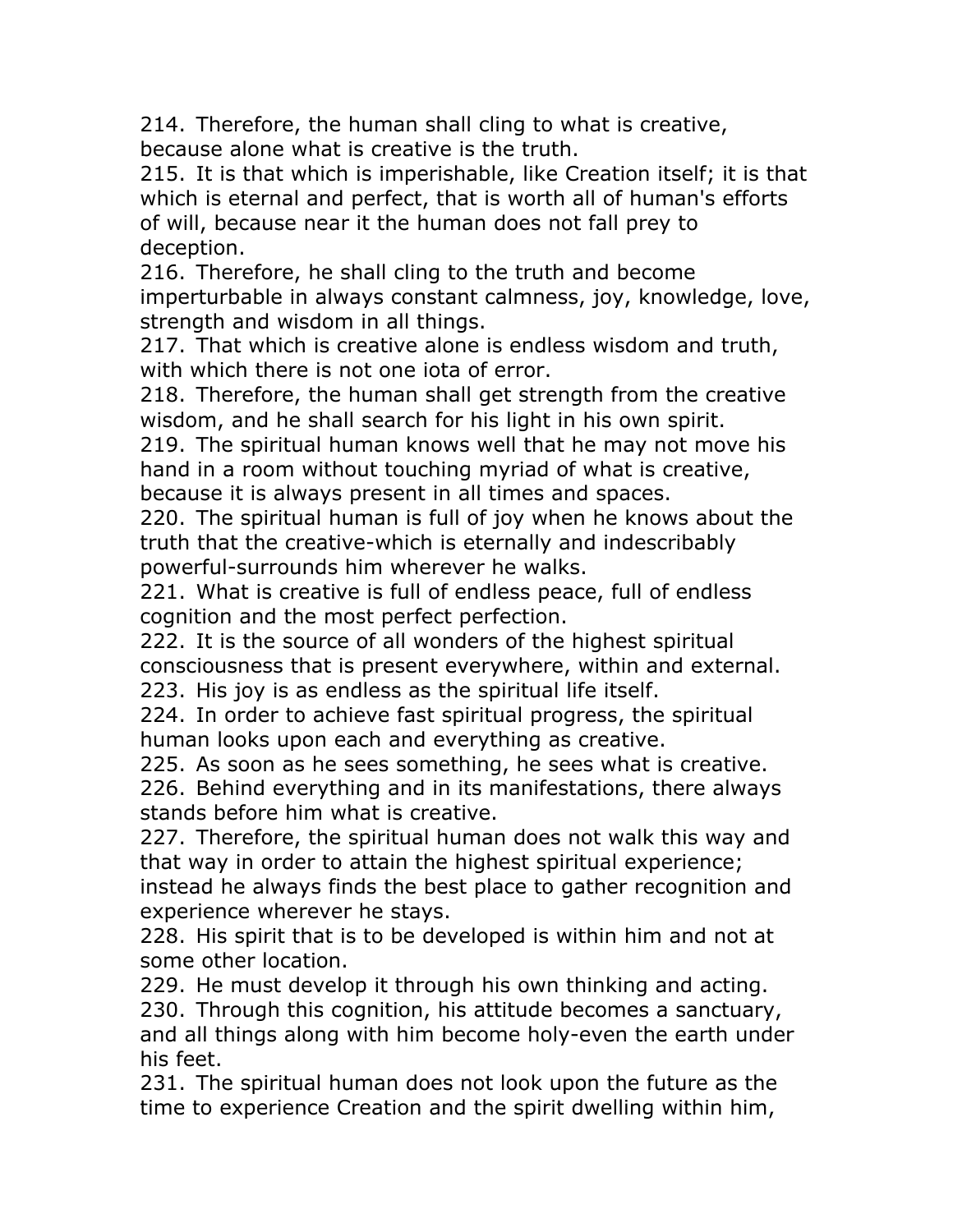but the immediate "here and now", through which he-in the eyes of the non-spiritual normal people-lives in the most distant future, often totally misunderstood.

232. For the spiritual human, the time is not sometime, but always in the immediate "here and now".

233. For him it is not necessary to see physically in order to see the truth.

234. He begins to search within himself, and the truth becomes more and more real to him, because for him his spirit is the allseeing presence.

235. No word that is spoken anywhere remains unheard by him. 236. In order to speed progress the spiritual human hears the sound of truth from any sound he hears, whereby each sound penetrates his spiritual consciousness and establishes there.

237. In the same manner every thing reminds him of that which is creative, and of the immediate truth.

238. Every circumstance is a creative circumstance, each opportunity a creative opportunity.

239. The creative human lives and works in such cognition, and through this he internally walks on.

240. What is great, what is spiritual, is present within his innermost as little things, because in the cognition of truth dwells what is infinite in the finite.

241. And within each human the infinite has its seat; however, very few are able to recognize this.

242. To wake up the infinite requires reasonable logic and being free from unreal teachings.

243. To wake up the infinite and let it become effective is the goal of life-spiritual perfection.

244. Those who are rich in spirit become an instrument, through which Creation expresses the spiritual realm.

245. This highest wisdom-like value of Creation lets the heaven arise.

246. Those who are rich in spirit are free of all boundaries of any restriction and the material self-awareness, and are, therefore, in constant touch with Creation itself.

247. In the case of the human, the weight of the material principle prevails.

248. In the not too distant future, terrestrial science will discover this principle in the (substance) matter.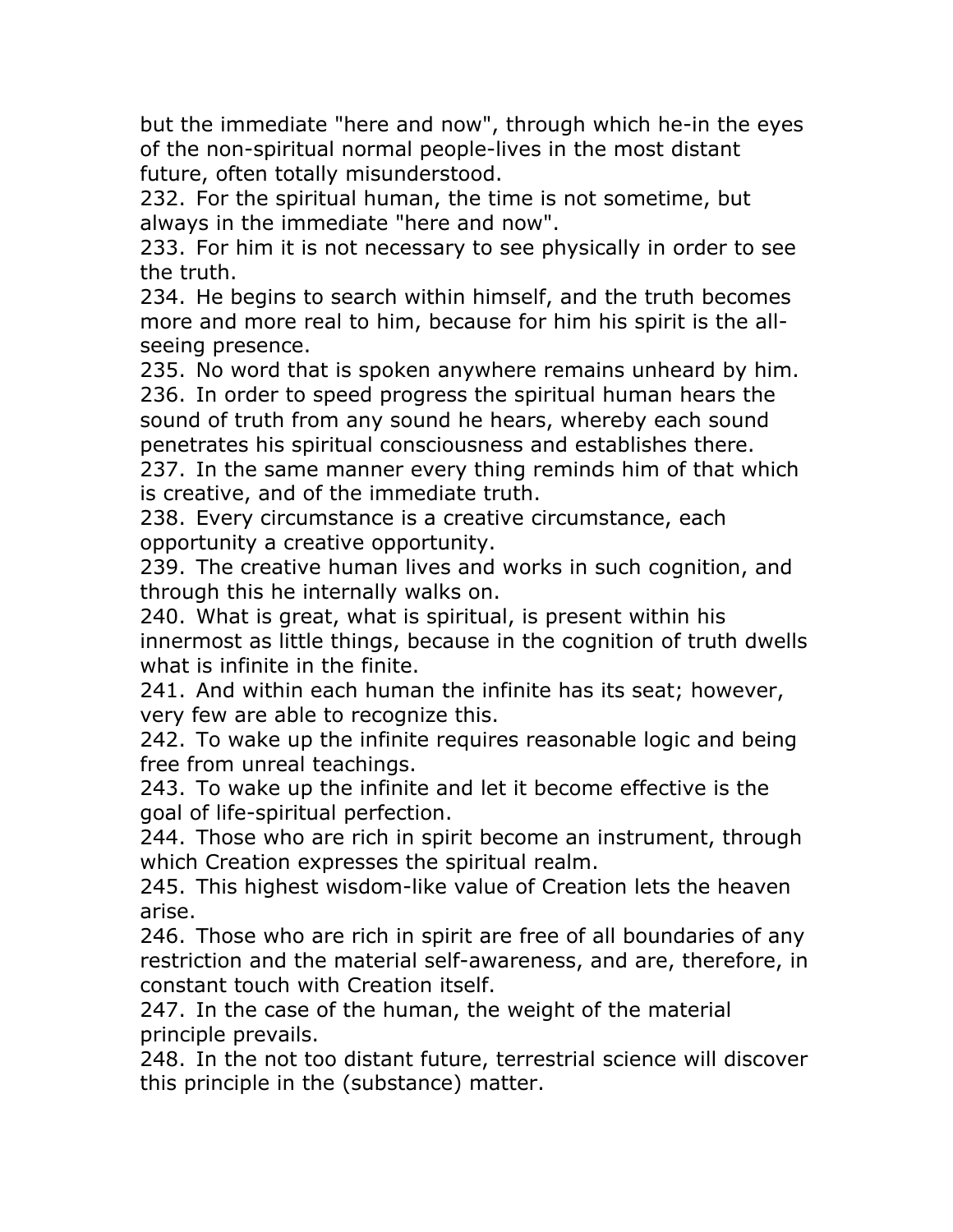249. Creation is included along with everything that was created; with everything that unfolds itself and develops further.

250. Only the unrestricted spirit and Creation itself represent true freedom, true perfection, true cognition, power, love, knowledge, truth and wisdom.

251. In its absoluteness, all of these are the creative itself.

252. In order to gain anything truly excellent in life, the human must be loyal to what is creative, the unrestricted and unlimitable.

253. Everything that is limited and restricted brings unreality and problems.

254. However, attractive as it may seem, it will once become a source of problems and unrealities.

255. The finite things of all forms are unnatural for the innermost essence, and, therefore, the human cannot recognize and love them as truth without harming himself most severely. 256. At all times they are full of faults, because everything that is finite brings along problems and difficulties.

257. If the human loves or possesses something that is finite, it has at least the fault of being absolutely transient.

258. He may love it greatly according to the human understanding of love; however, when its time comes it perishes, and he mourns over the loss of it.

259. That which is limited has faults in other respects, too.

260. Even if it does not perish at the first moment, it is at least subjected to changes.

261. If it is full of human love for one moment, it may be displaced by, or filled with, human hate at the next moment.

262. Whether it is a thing that changes or perishes, or a human who changes his approach towards his fellow man, the result is always sorrow and suffering, while that which may not be limited will never change because it is of unlimited and absolute lasting value.

263. When wisdom and truth dawn within the human and when his spiritual knowledge grows, when he is guided by universal love and when his life becomes a blessing to him and other ones, then cognition of truth has ripened within him.

264. Then he becomes aware of the fragment of Creation within him, the spirit-the spiritual realm.

265. Creation is present in spiritual love and wisdom.